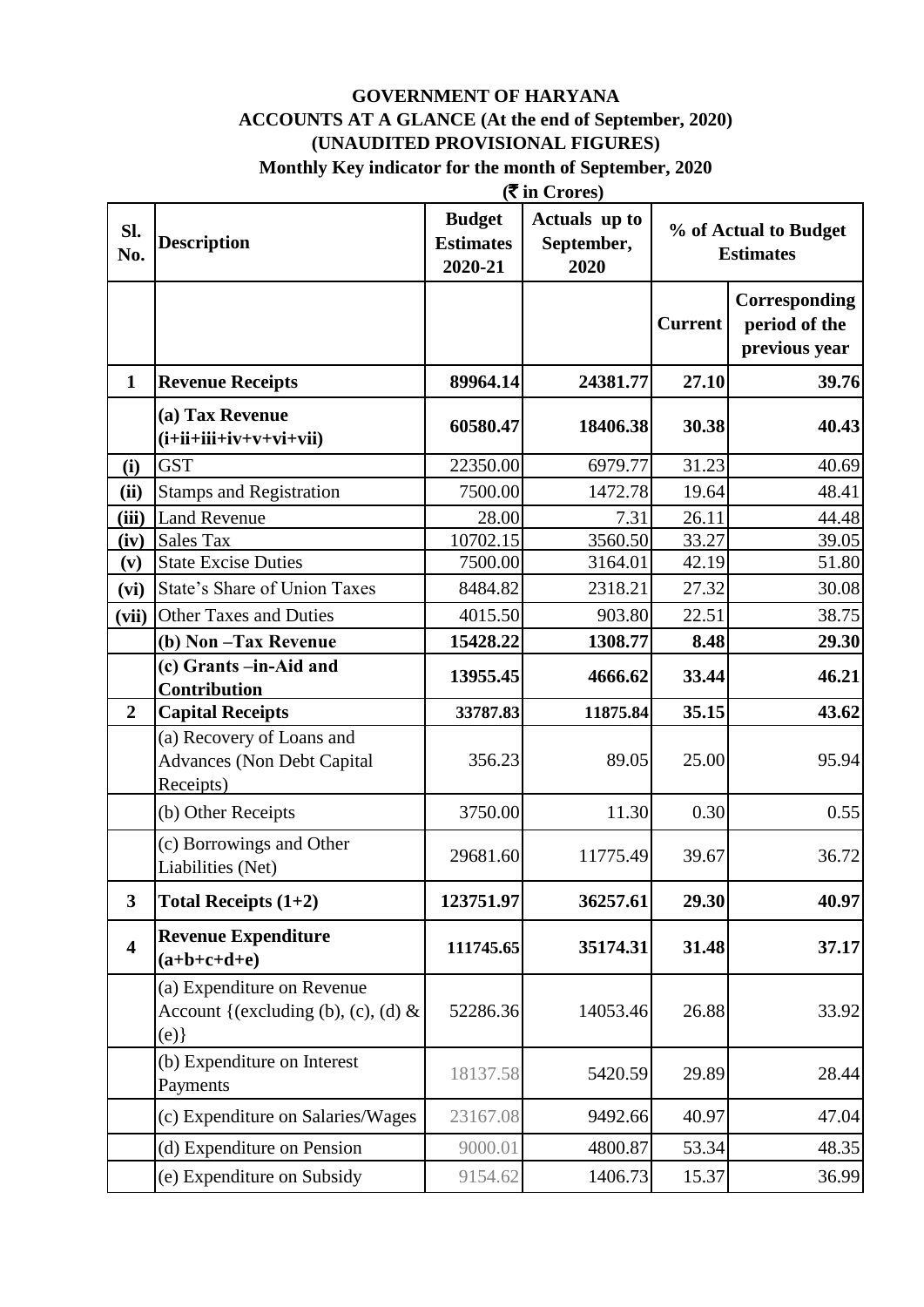| 5                | Capital Expenditure (a+b)                                                                | 14054.32    | 880.08      | 6.26      | 61.74   |
|------------------|------------------------------------------------------------------------------------------|-------------|-------------|-----------|---------|
|                  | (a) Expenditure on Capital<br>Account {(excluding (b)}                                   | 13335.00    | 2051.52     | 15.38     | 64.07   |
|                  | (b) Expenditure on Salaries/Wages                                                        | 719.32      | $-1171.44$  | $-162.85$ | $-2.77$ |
| 6                | <b>Sector Wise Expenditure</b>                                                           | 125799.97   | 36054.39    | 28.66     |         |
| (i)              | <b>General Sector</b>                                                                    | 38195.14    | 14242.19    | 37.29     |         |
|                  | (a) Revenue                                                                              | 37438.56    | 14191.35    | 37.91     | 35.87   |
|                  | (b) Capital                                                                              | 756.58      | 50.84       | 6.72      | 11.90   |
| (ii)             | <b>Social Sector</b>                                                                     | 53944.76    | 16382.84    | 30.37     |         |
|                  | (a) Revenue                                                                              | 46911.84    | 15522.94    | 33.09     | 39.46   |
|                  | (b) Capital                                                                              | 7032.92     | 859.90      | 12.23     | 32.69   |
| (iii)            | <b>Economic Sector</b>                                                                   | 33660.07    | 5429.36     | 16.13     |         |
|                  | (a) Revenue                                                                              | 27395.25    | 5460.02     | 19.93     | 35.46   |
|                  | (b) Capital                                                                              | 6264.82     | $-30.66$    | $-0.49$   | 84.41   |
| (iv)             | <b>Grants-in-aid-Contributions</b>                                                       | 0.00        | 0.00        | 0.00      |         |
| $\overline{7}$   | Total Expenditure $(4+5)$                                                                | 125799.97   | 36054.39    | 28.66     | 40.92   |
| 8                | <b>Loans and Advances Disbursed</b>                                                      | 1212.51     | 203.22      | 16.76     | 44.36   |
| $\boldsymbol{9}$ | Revenue Surplus (+)/Deficit (-)<br>$(1 - 4)$                                             | $-21781.51$ | $-10792.54$ | 49.55     | 25.17   |
| 10               | Fiscal /Surplus(+)/Deficit (-)<br>$[(1+2(a)+2(b))] - [(7+8)]$                            | $-32942.11$ | $-11775.49$ | 35.75     | 36.72   |
| 11               | Primary Deficit (-)/Surplus (+)<br>$[\{1+2(a)+2(b)\}]$ –<br>$[ {4(a)+(c)+(d)+(e)}+5+8 ]$ | $-14804.53$ | $-6354.90$  | 42.93     | 46.85   |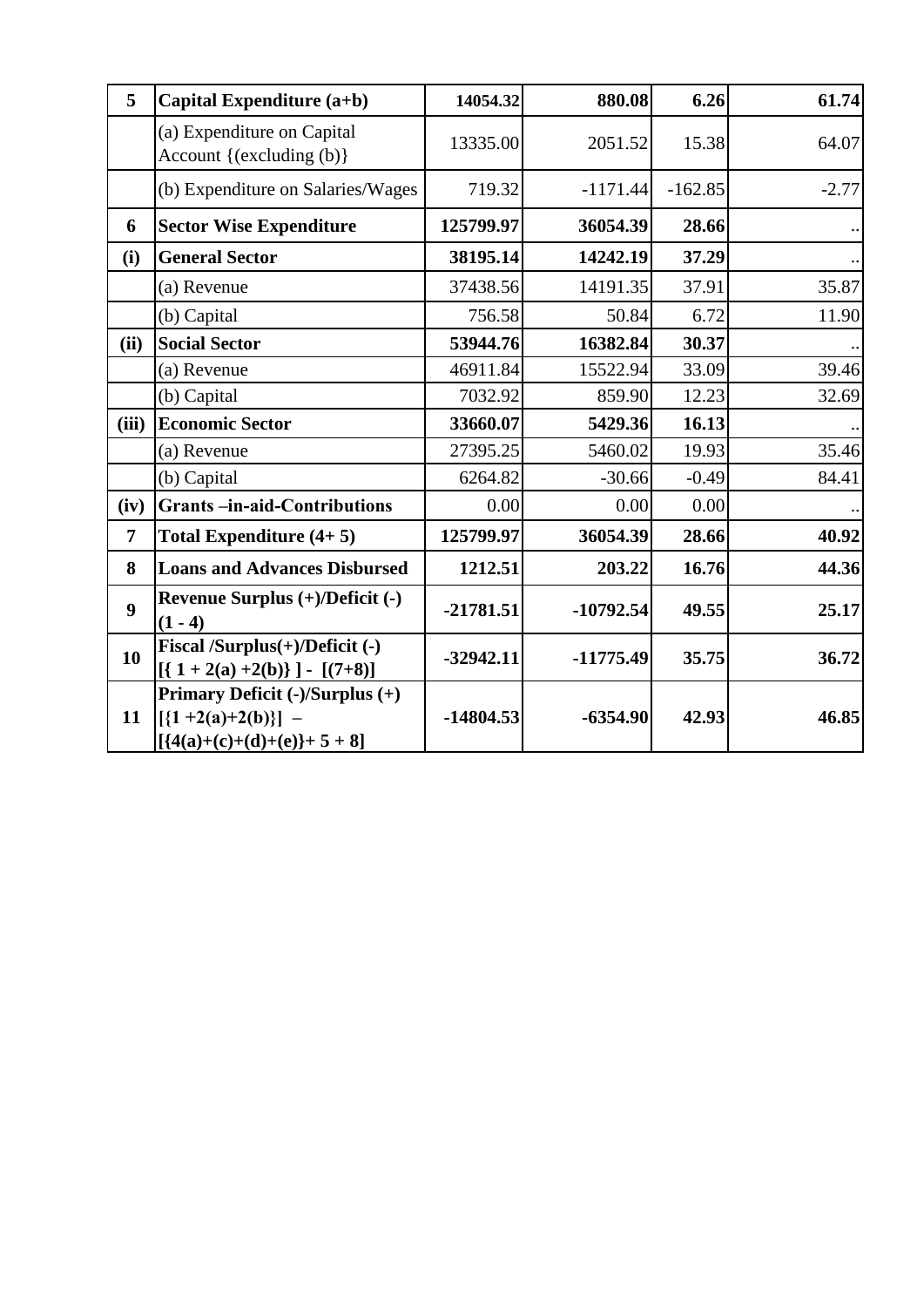(Refer to Item No. 1(a) of Monthly Accounts at a Glance)

|                        |                |                    |                | $\zeta$ <i>( <math>\bar{\zeta}</math> in Crores)</i> |  |
|------------------------|----------------|--------------------|----------------|------------------------------------------------------|--|
| <b>Months</b>          |                | 2020-21            | 2019-2020      |                                                      |  |
|                        | <b>Monthly</b> | <b>Progressive</b> | <b>Monthly</b> | <b>Progressive</b>                                   |  |
| April                  | 1305.40        | 1305.40            | 4590.89        | 4590.89                                              |  |
| May                    | 2302.98        | 3608.38            | 2596.73        | 7187.62                                              |  |
| June                   | 3398.83        | 7007.21            | 5303.67        | 12491.29                                             |  |
| July                   | 3369.30        | 10376.51           | 3835.77        | 16327.06                                             |  |
| August                 | 4248.75        | 14625.26           | 4923.12        | 21250.18                                             |  |
| September              | 3781.12        | 18406.38           | 3944.11        | 25194.29                                             |  |
| October                |                |                    | 3799.90        | 28994.19                                             |  |
| November               |                |                    | 4550.57        | 33544.76                                             |  |
| December               |                |                    | 4169.68        | 37714.44                                             |  |
| January                |                |                    | 4243.85        | 41958.29                                             |  |
| February               |                |                    | 3227.30        | 45185.59                                             |  |
| March<br>(Preliminary) |                |                    | 4750.89        | 49936.48                                             |  |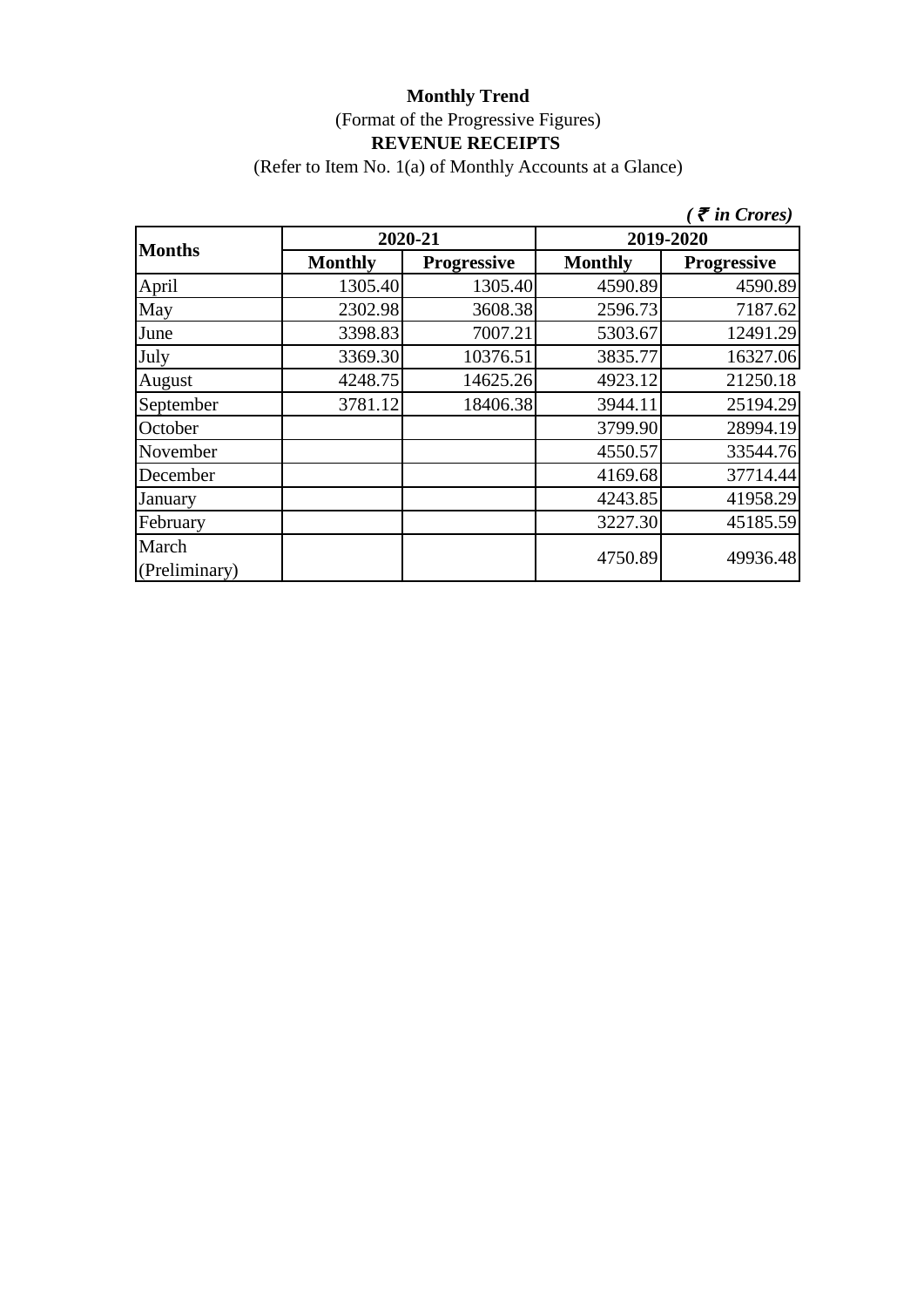(Refer to Item No. 1(b) of Monthly Accounts at a Glance)

|                     |                |                    |                | $($ $\bar{\tau}$ in Crores) |  |
|---------------------|----------------|--------------------|----------------|-----------------------------|--|
| <b>Months</b>       | 2020-21        |                    | 2019-2020      |                             |  |
|                     | <b>Monthly</b> | <b>Progressive</b> | <b>Monthly</b> | <b>Progressive</b>          |  |
| April               | 79.61          | 79.61              | 566.43         | 566.43                      |  |
| May                 | 105.17         | 184.78             | 451.45         | 1017.88                     |  |
| June                | 250.86         | 435.64             | 309.50         | 1327.38                     |  |
| July                | 261.29         | 696.93             | 558.31         | 1885.69                     |  |
| August              | 278.57         | 975.50             | 541.00         | 2426.69                     |  |
| September           | 333.27         | 1308.77            | 510.90         | 2937.59                     |  |
| October             |                |                    | 488.02         | 3425.61                     |  |
| November            |                |                    | 352.78         | 3778.39                     |  |
| December            |                |                    | 738.42         | 4516.81                     |  |
| January             |                |                    | 424.45         | 4941.26                     |  |
| February            |                |                    | 411.06         | 5352.32                     |  |
| March (Preliminary) |                |                    | 626.95         | 5979.27                     |  |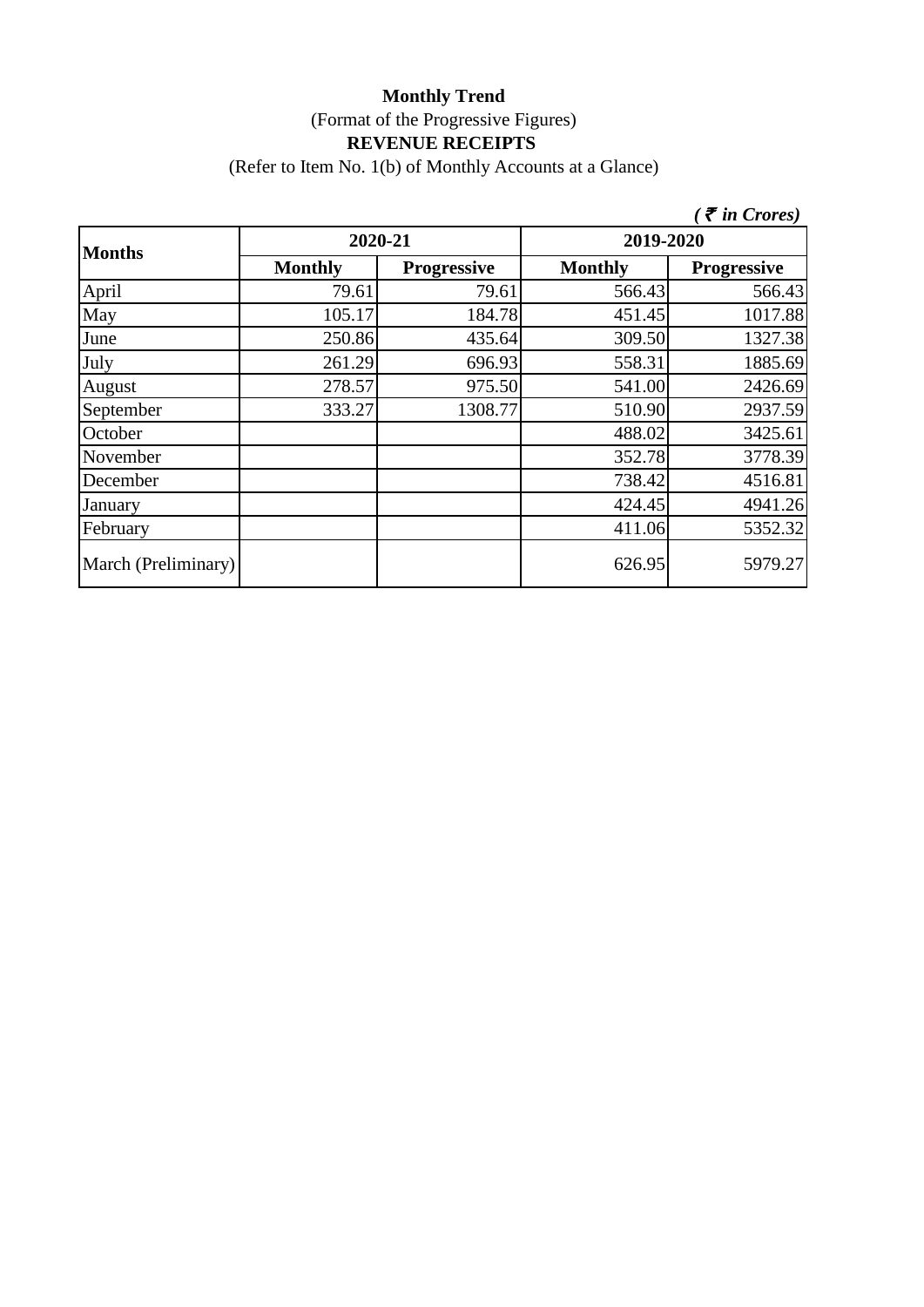(Refer to Item No. 1(c) of Monthly Accounts at a Glance)

|                        |                |                    |                | $\zeta$ <i>( <math>\bar{\zeta}</math> in Crores)</i> |  |
|------------------------|----------------|--------------------|----------------|------------------------------------------------------|--|
| <b>Months</b>          | 2020-21        |                    | 2019-2020      |                                                      |  |
|                        | <b>Monthly</b> | <b>Progressive</b> | <b>Monthly</b> | <b>Progressive</b>                                   |  |
| April                  | 470.57         | 470.57             | 38.55          | 38.55                                                |  |
| May                    | 387.82         | 858.39             | 1579.84        | 1618.39                                              |  |
| June                   | 0.00           | 858.39             | 462.24         | 2080.63                                              |  |
| July                   | 3247.08        | 4105.47            | 1927.63        | 4008.26                                              |  |
| August                 | 371.87         | 4477.34            | 393.70         | 4401.96                                              |  |
| September              | 189.28         | 4666.62            | 160.44         | 4562.40                                              |  |
| October                |                |                    | 433.37         | 4995.77                                              |  |
| November               |                |                    | 2626.81        | 7622.58                                              |  |
| December               |                |                    | 1172.80        | 8795.38                                              |  |
| January                |                |                    | 289.95         | 9085.33                                              |  |
| February               |                |                    | 941.01         | 10026.34                                             |  |
| March<br>(Preliminary) |                |                    | 336.26         | 10362.60                                             |  |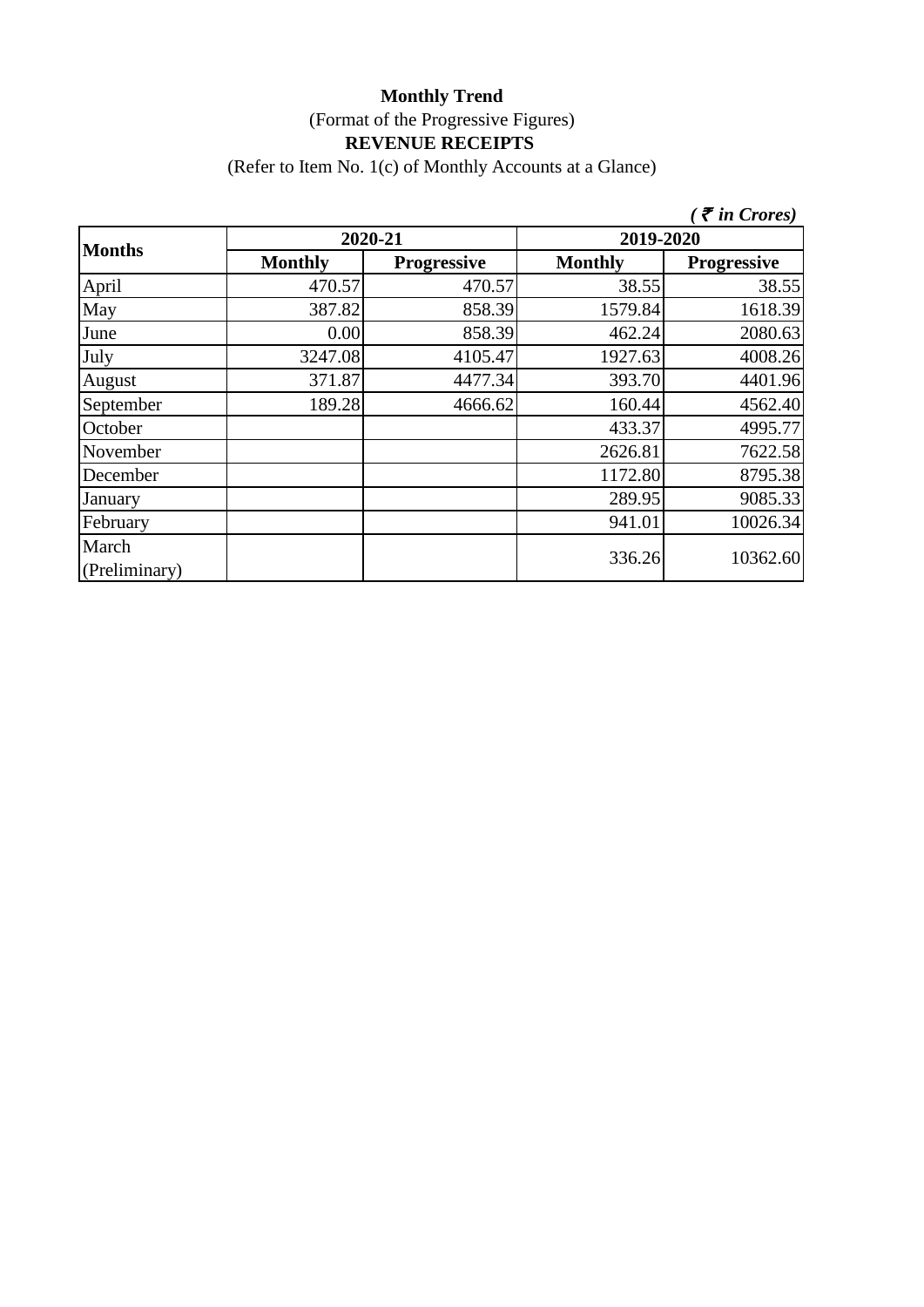## **Monthly Trend** (Format of the Progressive Figures) **CAPITAL RECEIPTS**

(Refer to Item No. 2(a) of Monthly Accounts at a Glance)

|                        |                |                    |                | $\zeta$ $\bar{\zeta}$ in Crores) |  |
|------------------------|----------------|--------------------|----------------|----------------------------------|--|
|                        | 2020-21        |                    | 2019-2020      |                                  |  |
| <b>Months</b>          | <b>Monthly</b> | <b>Progressive</b> | <b>Monthly</b> | <b>Progressive</b>               |  |
| April                  | 4.33           | 4.33               | 2.39           | 2.39                             |  |
| May                    | 0.42           | 4.75               | 3.35           | 5.74                             |  |
| June                   | 3.57           | 8.32               | 4.27           | 10.01                            |  |
| July                   | 50.91          | 59.23              | 5201.41        | 5211.42                          |  |
| August                 | 27.80          | 87.03              | 12.88          | 5224.30                          |  |
| September              | 2.02           | 89.05              | 3.91           | 5228.21                          |  |
| October                |                |                    | 12.23          | 5240.44                          |  |
| November               |                |                    | 45.21          | 5285.65                          |  |
| December               |                |                    | 6.97           | 5292.62                          |  |
| January                |                |                    | 8.06           | 5300.68                          |  |
| February               |                |                    | 13.76          | 5314.44                          |  |
| March<br>(Preliminary) |                |                    | 78.20          | 5392.64                          |  |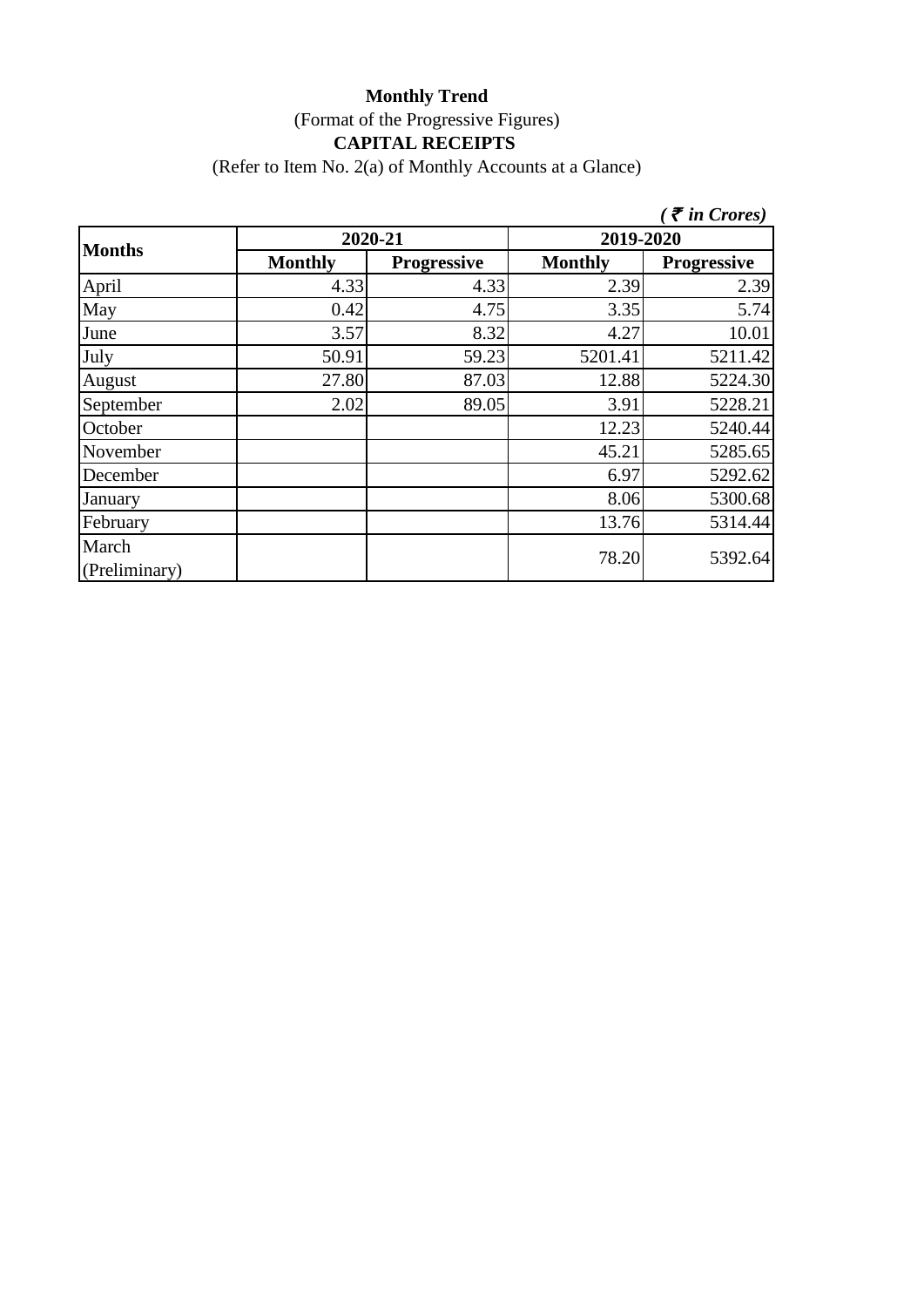# **Monthly Trend** (Format of the Progressive Figures) **CAPITAL RECEIPTS**

(Refer to Item No. 2(b) of Monthly Accounts at a Glance)

|                     |                |                    |                | $\zeta$ $\bar{\zeta}$ in Crores) |  |
|---------------------|----------------|--------------------|----------------|----------------------------------|--|
|                     | 2020-21        |                    | 2019-2020      |                                  |  |
| <b>Months</b>       | <b>Monthly</b> | <b>Progressive</b> | <b>Monthly</b> | <b>Progressive</b>               |  |
| April               | 0.05           | 0.05               | 2.28           | 2.28                             |  |
| May                 | 0.22           | 0.27               | 2.03           | 4.31                             |  |
| June                | 0.32           | 0.59               | 1.75           | 6.06                             |  |
| July                | 0.96           | 1.55               | 1.85           | 7.91                             |  |
| August              | 5.68           | 7.23               | 1.42           | 9.33                             |  |
| September           | 4.07           | 11.30              | 0.41           | 9.74                             |  |
| October             |                |                    | 2.65           | 12.39                            |  |
| November            |                |                    | 0.87           | 13.26                            |  |
| December            |                |                    | 4.71           | 17.97                            |  |
| January             |                |                    | 5.57           | 23.54                            |  |
| February            |                |                    | 17.52          | 41.06                            |  |
| March (Preliminary) |                |                    | 12.95          | 54.01                            |  |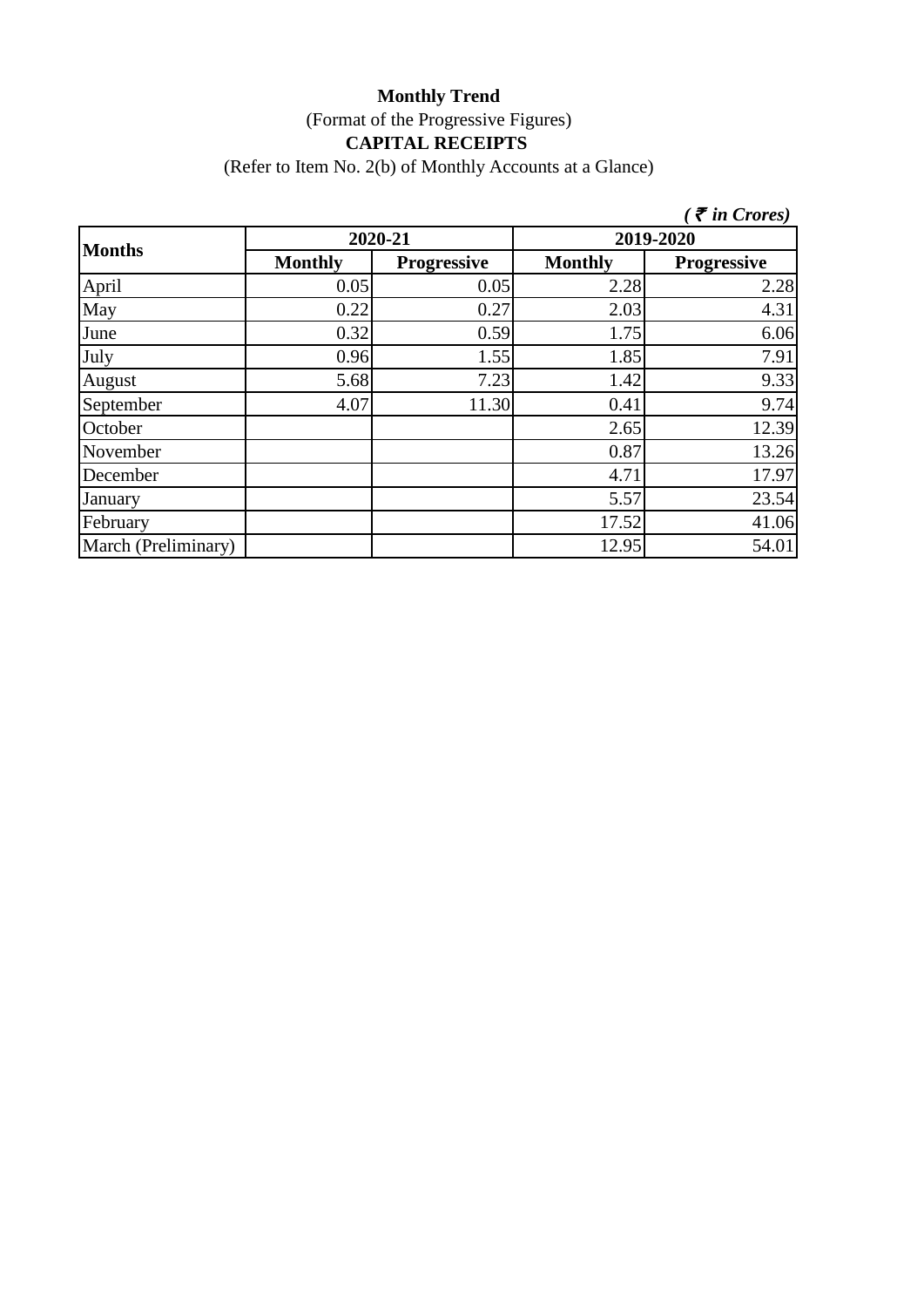## **Monthly Trend** (Format of the Progressive Figures) **CAPITAL RECEIPTS**

(Refer to Item No. 2(c) of Monthly Accounts at a Glance)

|                        |                |                    |                | $\zeta$ $\bar{\zeta}$ in Crores) |  |
|------------------------|----------------|--------------------|----------------|----------------------------------|--|
|                        | 2020-21        |                    | 2019-2020      |                                  |  |
| <b>Months</b>          | <b>Monthly</b> | <b>Progressive</b> | <b>Monthly</b> | <b>Progressive</b>               |  |
| April                  | 1949.09        | 1949.09            | 210.57         | 210.57                           |  |
| May                    | 4596.69        | 6545.78            | 5416.44        | 5627.01                          |  |
| June                   | 5439.25        | 11985.03           | 511.76         | 6138.77                          |  |
| July                   | $-1372.04$     | 10612.99           | 1245.02        | 7383.79                          |  |
| August                 | 1462.07        | 12075.06           | 2583.01        | 9966.80                          |  |
| September              | $-299.57$      | 11775.49           | 1128.57        | 11095.37                         |  |
| October                |                |                    | 10458.18       | 21553.55                         |  |
| November               |                |                    | 1207.95        | 22761.50                         |  |
| December               |                |                    | $-2422.98$     | 20338.52                         |  |
| January                |                |                    | 2340.17        | 22678.69                         |  |
| February               |                |                    | 1808.01        | 24486.70                         |  |
| March<br>(Preliminary) |                |                    | 4919.82        | 29406.52                         |  |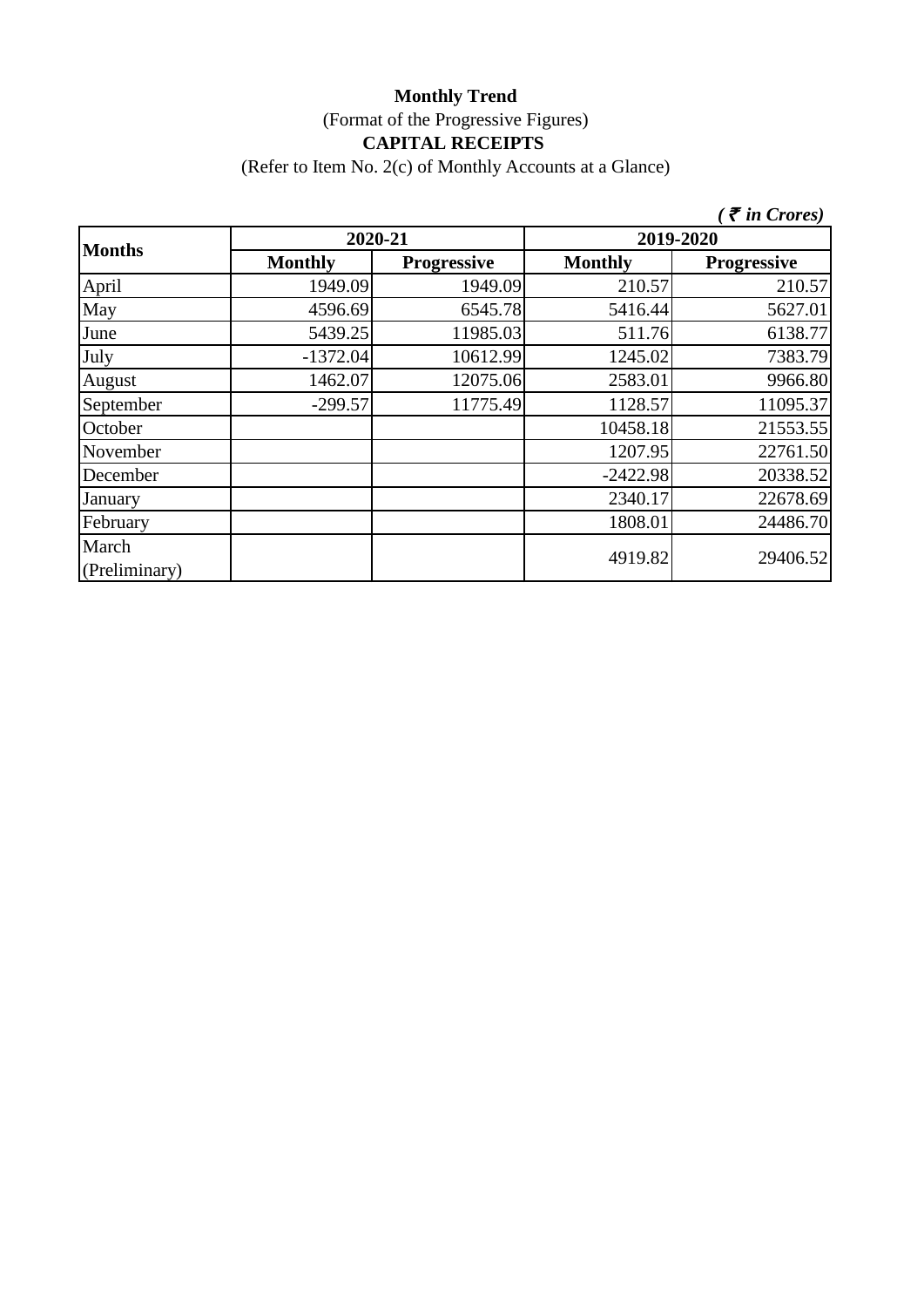(Refer to Item No. 4(a) of Monthly Accounts at a Glance)

|                     |                |                    |                | $\zeta$ $\bar{\zeta}$ in Crores) |
|---------------------|----------------|--------------------|----------------|----------------------------------|
| <b>Months</b>       |                | 2020-21            | 2019-2020      |                                  |
|                     | <b>Monthly</b> | <b>Progressive</b> | <b>Monthly</b> | <b>Progressive</b>               |
| April               | 1845.94        | 1845.94            | 1269.69        | 1269.69                          |
| May                 | 1851.60        | 3697.54            | 2455.32        | 3725.01                          |
| June                | 3315.21        | 7012.75            | 1998.95        | 5723.96                          |
| July                | 2784.30        | 9797.05            | 3318.61        | 9042.57                          |
| August              | 2198.37        | 11995.42           | 2812.38        | 11854.95                         |
| September           | 2058.04        | 14053.46           | 3596.60        | 15451.55                         |
| October             |                |                    | 2893.19        | 18344.74                         |
| November            |                |                    | 2790.68        | 21135.42                         |
| December            |                |                    | 2531.57        | 23666.99                         |
| January             |                |                    | 2457.36        | 26124.35                         |
| February            |                |                    | 2927.04        | 29051.39                         |
| March (Preliminary) |                |                    | 3990.14        | 33041.53                         |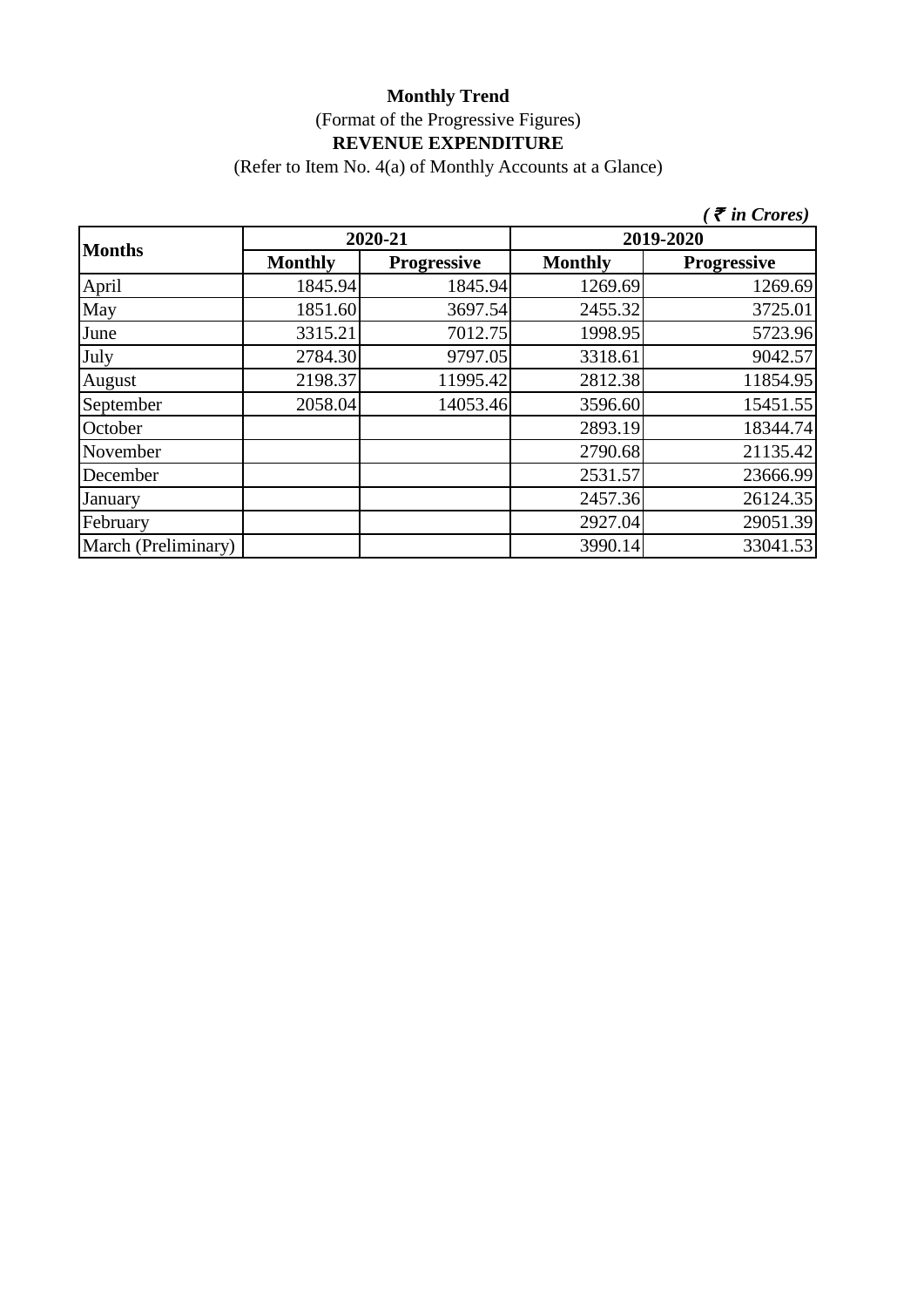(Refer to Item No. 4(b) of Monthly Accounts at a Glance)

|                     |                |                    |                | $\bar{\tau}$ in Crores) |  |
|---------------------|----------------|--------------------|----------------|-------------------------|--|
|                     |                | 2020-21            | 2019-2020      |                         |  |
| <b>Months</b>       | <b>Monthly</b> | <b>Progressive</b> | <b>Monthly</b> | <b>Progressive</b>      |  |
| April               | 14.38          | 14.38              | 20.37          | 20.37                   |  |
| May                 | 111.92         | 126.30             | 35.68          | 56.05                   |  |
| June                | 2744.00        | 2870.30            | 2478.27        | 2534.32                 |  |
| July                | 128.32         | 2998.62            | 890.00         | 3424.32                 |  |
| August              | 2334.35        | 5332.97            | 1281.89        | 4706.21                 |  |
| September           | 87.62          | 5420.59            | 24.37          | 4730.58                 |  |
| October             |                |                    | 2795.86        | 7526.44                 |  |
| November            |                |                    | 886.30         | 8412.74                 |  |
| December            |                |                    | 10.70          | 8423.44                 |  |
| January             |                |                    | 2152.74        | 10576.18                |  |
| February            |                |                    | 1416.12        | 11992.30                |  |
| March (Preliminary) |                |                    | 2382.81        | 14375.11                |  |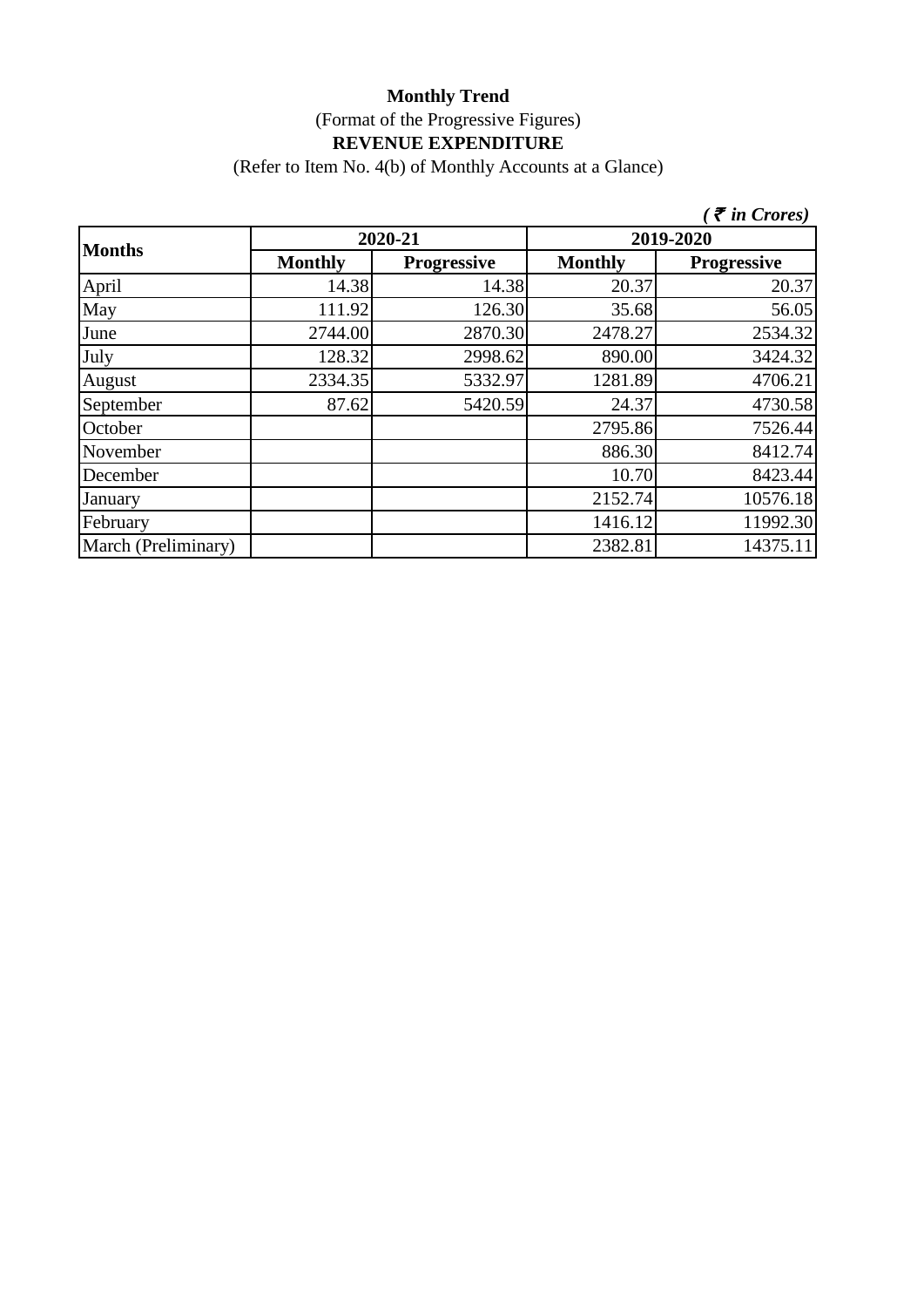(Refer to Item No. 4(c) of Monthly Accounts at a Glance)

|                     |                |                    |                | $\zeta$ $\bar{\zeta}$ in Crores) |
|---------------------|----------------|--------------------|----------------|----------------------------------|
|                     | 2020-21        |                    | 2019-2020      |                                  |
| <b>Months</b>       | <b>Monthly</b> | <b>Progressive</b> | <b>Monthly</b> | <b>Progressive</b>               |
| April               | 1666.73        | 1666.73            | 1601.47        | 1601.47                          |
| May                 | 1582.91        | 3249.64            | 2350.55        | 3952.02                          |
| June                | 1549.33        | 4798.97            | 676.17         | 4628.19                          |
| July                | 1575.94        | 6374.91            | 1537.54        | 6165.73                          |
| August              | 1557.25        | 7932.16            | 2392.28        | 8558.01                          |
| September           | 1560.50        | 9492.66            | 726.53         | 9284.54                          |
| October             |                |                    | 2543.55        | 11828.09                         |
| November            |                |                    | 1618.47        | 13446.56                         |
| December            |                |                    | 631.64         | 14078.20                         |
| January             |                |                    | 1580.16        | 15658.36                         |
| February            |                |                    | 1957.32        | 17615.68                         |
| March (Preliminary) |                |                    | 1387.60        | 19003.28                         |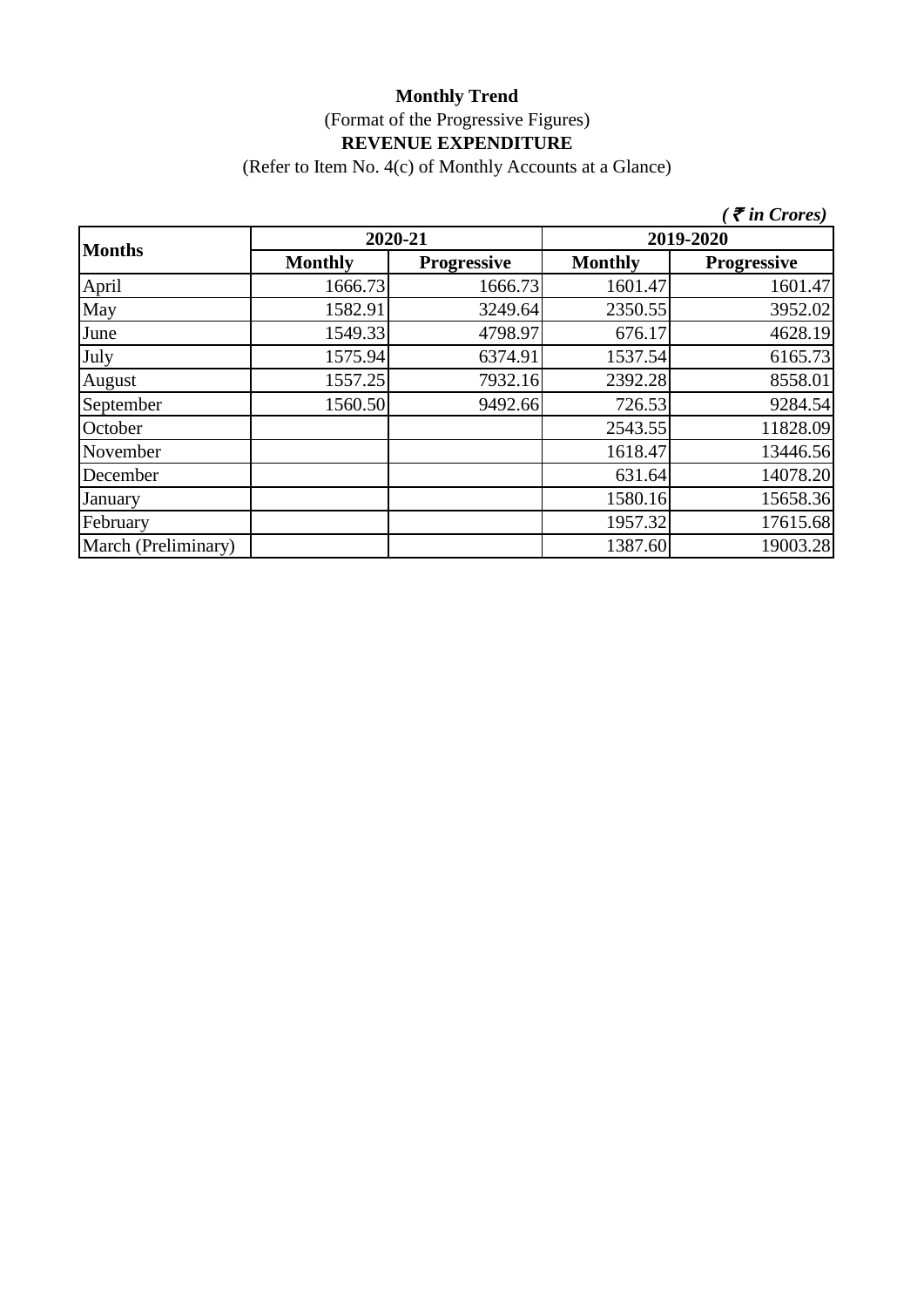(Refer to Item No. 4(d) of Monthly Accounts at a Glance)

|                     |                |                    |                | $\zeta$ $\bar{\zeta}$ in Crores) |  |
|---------------------|----------------|--------------------|----------------|----------------------------------|--|
|                     | 2020-21        |                    | 2019-2020      |                                  |  |
| <b>Months</b>       | <b>Monthly</b> | <b>Progressive</b> | <b>Monthly</b> | <b>Progressive</b>               |  |
| April               | 493.18         | 493.18             | 586.90         | 586.90                           |  |
| May                 | 828.43         | 1321.61            | 1078.49        | 1665.39                          |  |
| June                | 828.36         | 2149.97            | 572.37         | 2237.76                          |  |
| July                | 1004.90        | 3154.87            | 746.56         | 2984.32                          |  |
| August              | 797.15         | 3952.02            | 886.89         | 3871.21                          |  |
| September           | 848.85         | 4800.87            | 480.23         | 4351.44                          |  |
| October             |                |                    | 952.43         | 5303.87                          |  |
| November            |                |                    | 639.27         | 5943.14                          |  |
| December            |                |                    | 536.40         | 6479.54                          |  |
| January             |                |                    | 808.30         | 7287.84                          |  |
| February            |                |                    | 806.52         | 8094.36                          |  |
| March (Preliminary) |                |                    | 738.58         | 8832.94                          |  |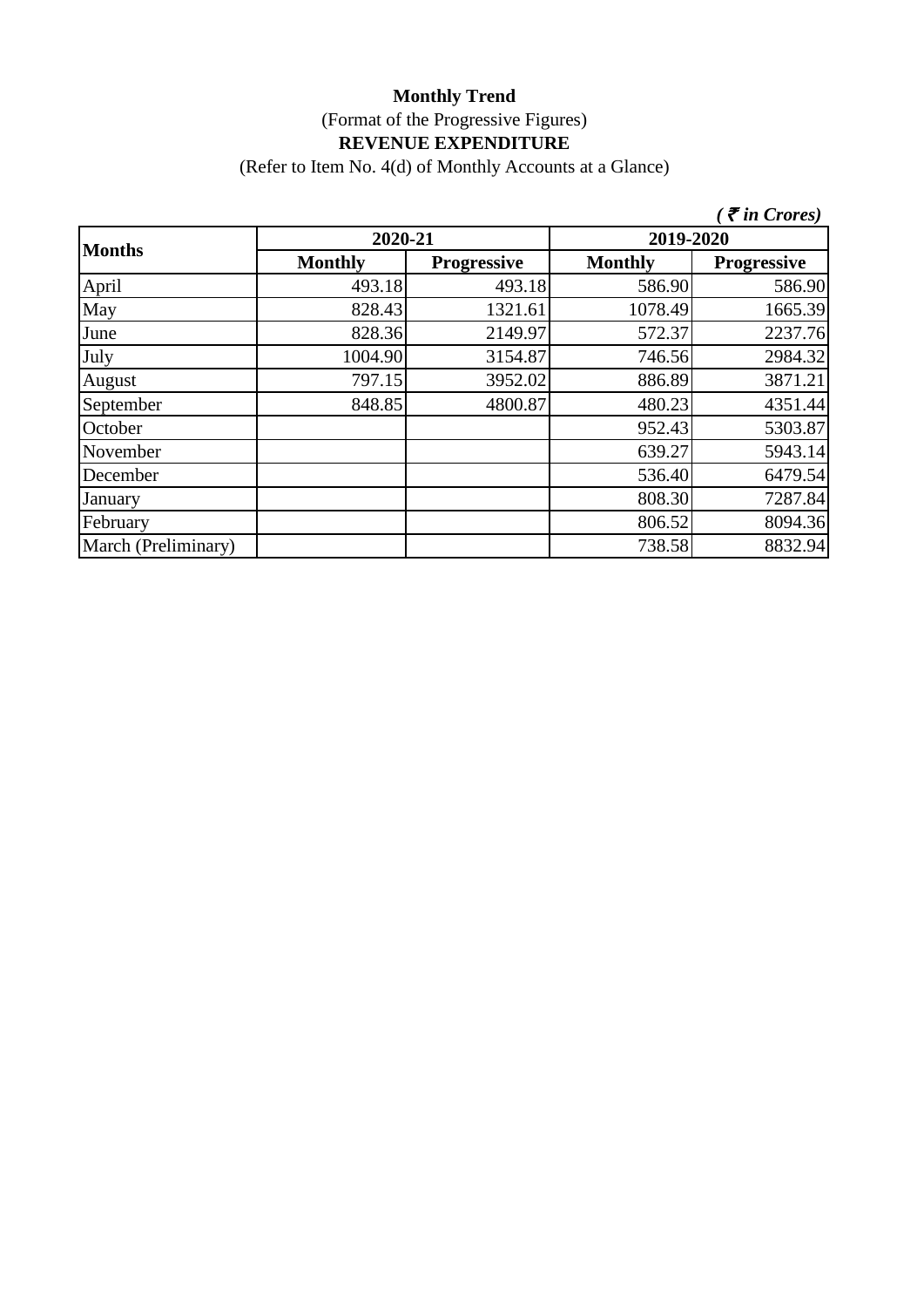(Refer to Item No. 4(e) of Monthly Accounts at a Glance)

|                     |                |                    |                | $\zeta$ $\bar{\zeta}$ in Crores) |
|---------------------|----------------|--------------------|----------------|----------------------------------|
| <b>Months</b>       | 2020-21        |                    | 2019-2020      |                                  |
|                     | <b>Monthly</b> | <b>Progressive</b> | <b>Monthly</b> | <b>Progressive</b>               |
| April               | 0.00           | 0.00               | 43.72          | 43.72                            |
| May                 | 20.12          | 20.12              | 606.88         | 650.60                           |
| June                | 559.52         | 579.64             | 675.30         | 1325.90                          |
| July                | 711.52         | 1291.16            | 623.06         | 1948.96                          |
| August              | 12.00          | 1303.16            | 779.21         | 2728.17                          |
| September           | 103.57         | 1406.73            | 617.88         | 3346.05                          |
| October             |                |                    | 633.41         | 3979.46                          |
| November            |                |                    | 655.32         | 4634.78                          |
| December            |                |                    | 591.98         | 5226.76                          |
| January             |                |                    | 713.83         | 5940.59                          |
| February            |                |                    | 51.07          | 5991.66                          |
| March (Preliminary) |                |                    | 2111.84        | 8103.50                          |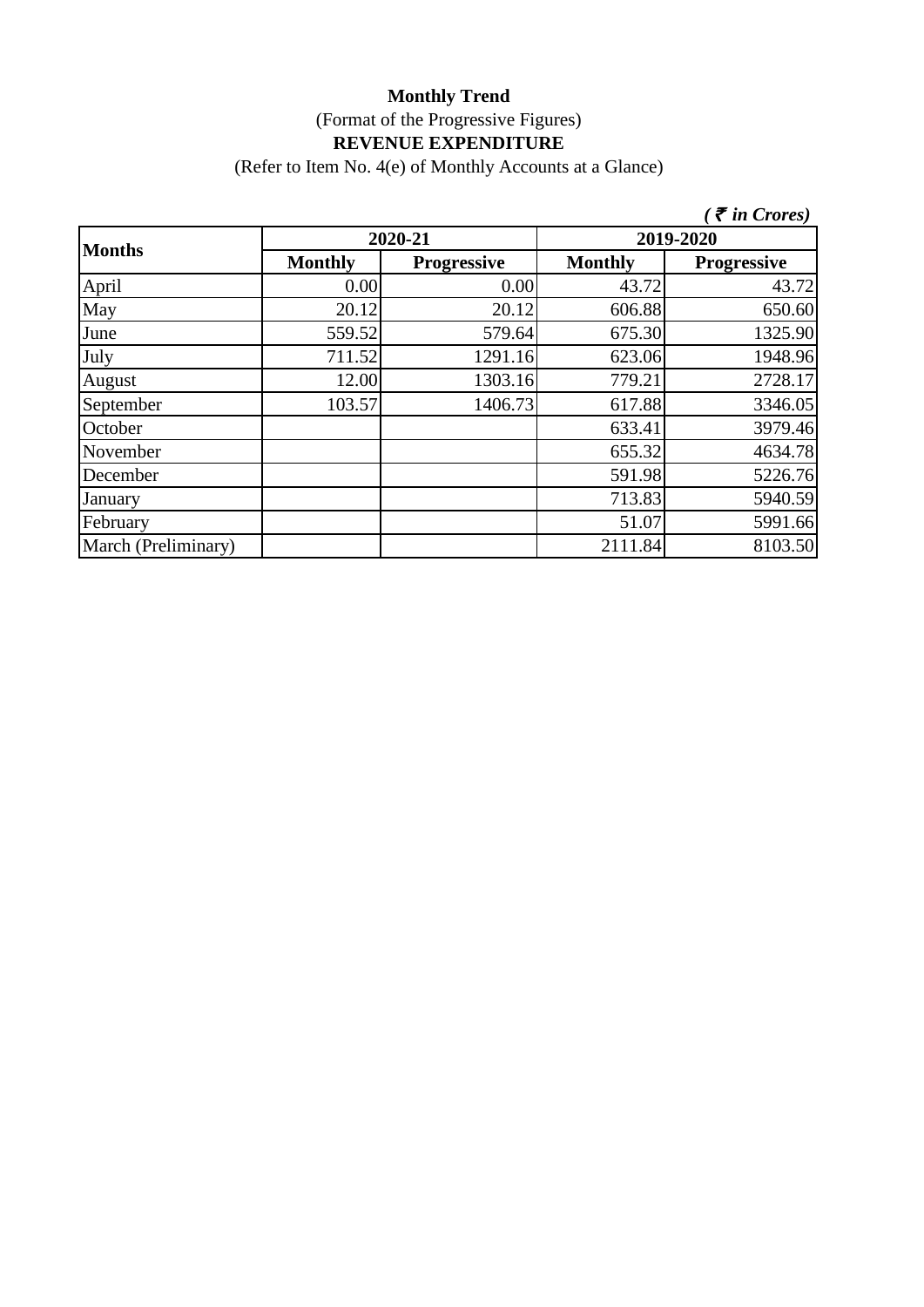## **Monthly Trend** (Format of the Progressive Figures) **CAPITAL EXPENDITURE**

(Refer to Item No. 5(a) of Monthly Accounts at a Glance)

|                     |                |                    |                | $\zeta$ <i>(† in Crores)</i> |
|---------------------|----------------|--------------------|----------------|------------------------------|
| <b>Months</b>       | 2020-21        |                    | 2019-2020      |                              |
|                     | <b>Monthly</b> | <b>Progressive</b> | <b>Monthly</b> | <b>Progressive</b>           |
| April               | $-211.64$      | $-211.64$          | 1888.96        | 1888.96                      |
| May                 | 2999.06        | 2787.42            | 3078.96        | 4967.92                      |
| June                | 1315.88        | 4103.30            | 153.58         | 5121.50                      |
| July                | $-897.05$      | 3206.25            | 5584.54        | 10706.04                     |
| August              | $-504.93$      | 2701.32            | 187.98         | 10894.02                     |
| September           | $-649.80$      | 2051.52            | 240.58         | 11134.60                     |
| October             |                |                    | 5328.76        | 16463.36                     |
| November            |                |                    | 2136.35        | 18599.71                     |
| December            |                |                    | $-633.63$      | 17966.08                     |
| January             |                |                    | $-658.89$      | 17307.19                     |
| February            |                |                    | $-778.71$      | 16528.48                     |
| March (Preliminary) |                |                    | $-62.57$       | 16465.91                     |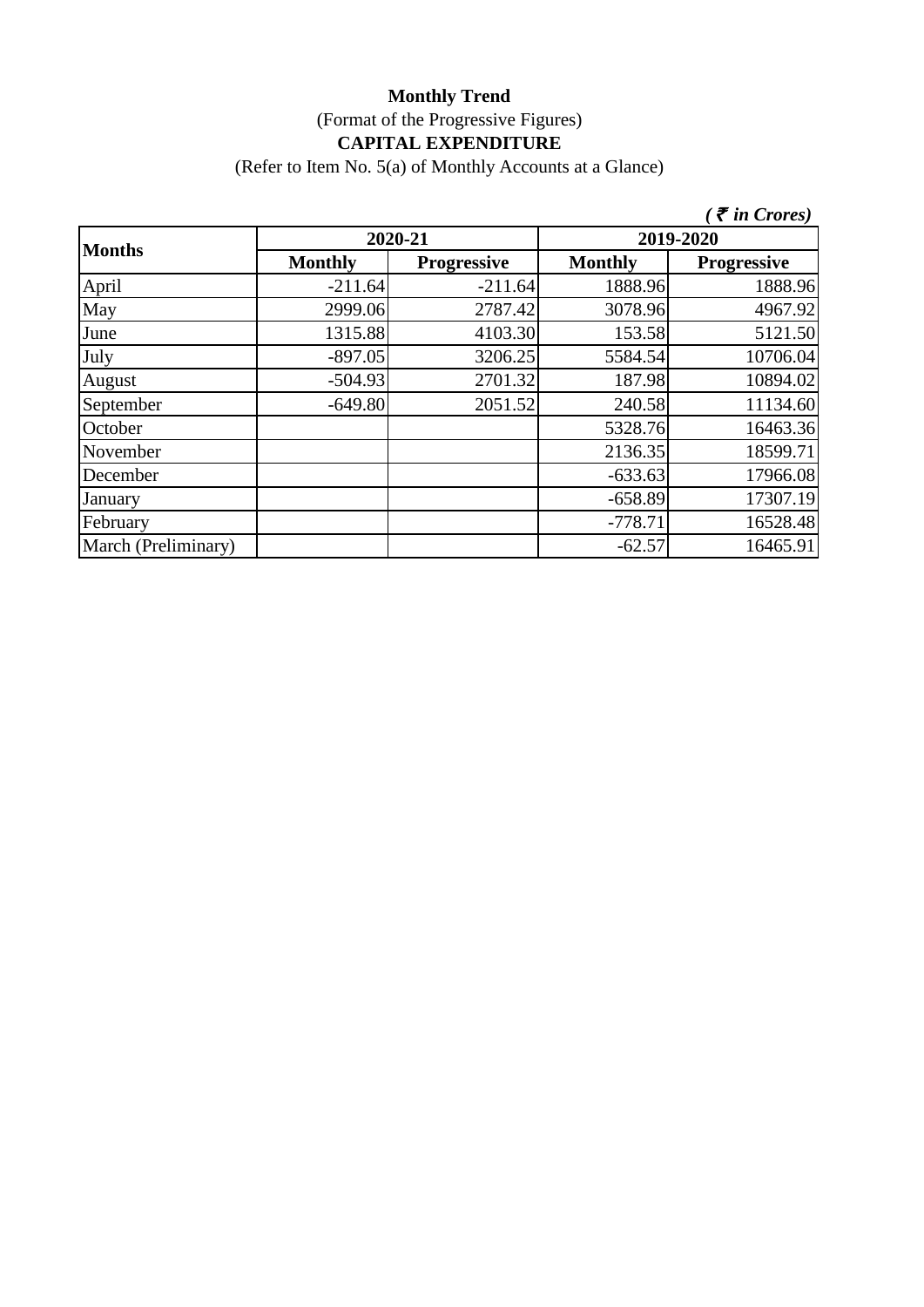#### **Monthly Trend** (Format of the Progressive Figures) **CAPITAL EXPENDITURE**

(Refer to Item No. 5(b) of Monthly Accounts at a Glance)

|                     |                |                    |                | $\zeta$ <i>( <math>\bar{\zeta}</math> in Crores)</i> |
|---------------------|----------------|--------------------|----------------|------------------------------------------------------|
| <b>Months</b>       | 2020-21        |                    | 2019-2020      |                                                      |
|                     | <b>Monthly</b> | <b>Progressive</b> | <b>Monthly</b> | <b>Progressive</b>                                   |
| April               | 0.00           | 0.00               |                | $\vert 0 \vert$                                      |
| May                 | $-1.26$        | $-1.26$            | $-14.38$       | $-14.38$                                             |
| June                | $-1170.18$     | $-1171.44$         |                | $-14.38$                                             |
| July                | 0.00           | $-1171.44$         | $-3.05$        | $-17.43$                                             |
| August              | 0.00           | $-1171.44$         | 0.00           | $-17.43$                                             |
| September           | 0.00           | $-1171.44$         | 0.00           | $-17.43$                                             |
| October             |                |                    | 0.00           | $-17.43$                                             |
| November            |                |                    | 0.00           | $-17.43$                                             |
| December            |                |                    | 0.00           | $-17.43$                                             |
| January             |                |                    | 17.43          | 0.00                                                 |
| February            |                |                    | 0.00           | 0.00                                                 |
| March (Preliminary) |                |                    | 0.00           | 0.00                                                 |